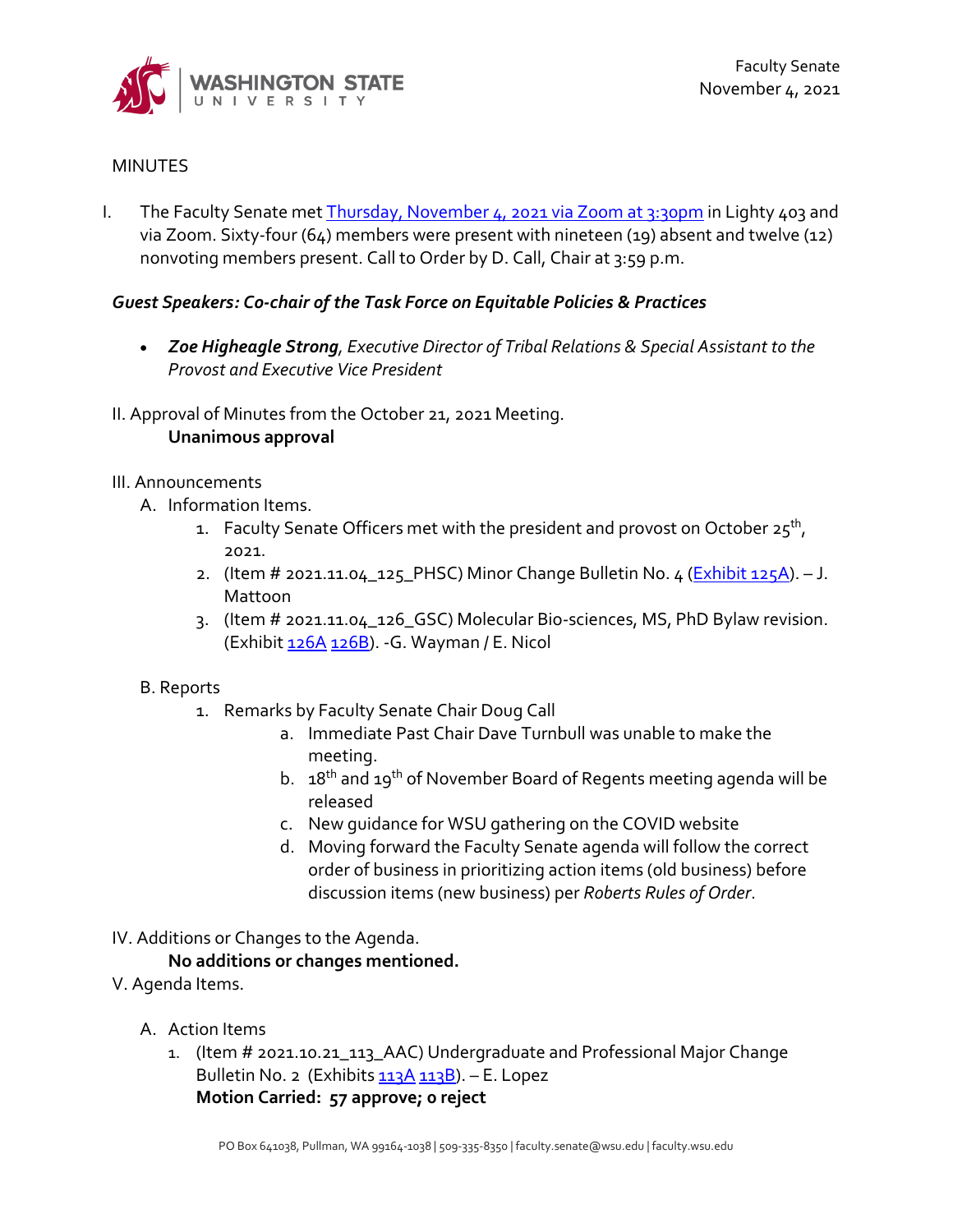

2. (Item # 2021.10.21\_114\_AAC) Proposal to Extend the Certificate in Core Competencies in Spanish Language and Culture to Vancouver (Exhibit [114A](https://s3.wp.wsu.edu/uploads/sites/2135/2021/10/Proposal-to-Extend-the-Certificate-in-Core-Competencies-in-Spanish-Language-and-Culture.pdf) [114B\)](https://s3.wp.wsu.edu/uploads/sites/2135/2021/10/Extend-Core-Competencies-in-Spanish-Language-certificate-to-WSU-Vancouver.pdf). E. Lopez

**Motion Carried: 57 approve; 0 reject** 

3. (Item # 2021.10.21\_115\_AAC) Proposal to Revise Rules 114c, 115c, 116c, and 117c [\(Exhibit 115A\)](https://s3.wp.wsu.edu/uploads/sites/2135/2021/10/Proposal-to-Revise-Rules-114c-115c-116c-and-117c.pdf). – E. Lopez

**Motion Carried: 57 approve; 0 reject** 

- 4. (Item # 2021.10.21\_116\_AAC) Proposal to Establish a new subcommittee for Faculty Senate under AAC (Exhibit[s 116A](https://s3.wp.wsu.edu/uploads/sites/2135/2021/10/116A1.pdf) [116B\)](https://s3.wp.wsu.edu/uploads/sites/2135/2021/10/116B1.pdf). - E. Lopez **Motion Carried: 56 approve; 0 reject**
- 5. (Item # 2021.10.21\_118\_GSC) Graduate Major Change Bulletin No. 2 (Exhibit [118A\)](https://s3.wp.wsu.edu/uploads/sites/2135/2021/10/118-GMCB-2.pdf). – G. Wayman / E. Nicol
	- **Motion Carried: 57 approve; 0 reject**
- 6. (Item # 2021.10.21\_119\_GSC) Revision to the MA in English, Emphasis in Literary Studies (Exhibit [119A](https://s3.wp.wsu.edu/uploads/sites/2135/2021/10/11911.pdf) [119B\)](https://s3.wp.wsu.edu/uploads/sites/2135/2021/10/119B1.pdf). - G. Wayman / E. Nicol **Motion Carried: 59 approve; 0 reject**
- B. Discussion Items
	- 1. (Item # 2021.11.04\_120\_AAC) Undergraduate and Professional Major Change Bulletin No. 3 (Exhibits [120A](https://s3.wp.wsu.edu/uploads/sites/2135/2021/10/120A-upmcb-3-courses.pdf) [120B\)](https://s3.wp.wsu.edu/uploads/sites/2135/2021/10/120B-upmcb-3-requirements.pdf) - E. Lopez **No discussion**
	- 2. (Item # 2021.11.04\_122\_AAC) Proposal to Discontinue the BA in Interior Design, Spokane Campus (Exhibits [122A](https://s3.wp.wsu.edu/uploads/sites/2135/2021/10/122A-Discontinue-BA-in-Interior-Design-Spokane.pdf) [122B\)](https://s3.wp.wsu.edu/uploads/sites/2135/2021/10/122B-Proposal-to-Discontinue-the-BA-in-Interior-Design-Spokane-campus.pdf) - E. Lopez
		- a. **Comment:** No student or faculty seem to be majorly affected by this change but there is concern for why this BA being discontinued? -C. Capan
		- b. **Response:** While this program is offered in Pullman this program is no longer offered on the Spokane campus. -B. Bitter
		- c. **Response:** This program may have been offered in the South Campus Facility building in Spokane when the Architecture program was offered but since that change, this program has not received much attention. -S. James
	- 3. (Item # 2021.11.04\_123\_PHSC) Professional Health Sciences Major Change Bulletin No. 1 [\(Exhibit 123\)](https://s3.wp.wsu.edu/uploads/sites/2135/2021/10/123-PHSMCB-1-courses.pdf). -J. Mattoon **No discussion**
	- 4. (Item # 2021.11.04\_124\_GSC) Revision of the Veterinary Sciences PhD and MS to Biomedical Sciences (Exhibit [124A](https://s3.wp.wsu.edu/uploads/sites/2135/2021/10/124A2.pdf) 124B<sub>1</sub>) - G. Wayman / E. Nicol **No discussion**
	- 5. (Item # 2021.11.04\_127\_GSC) Graduate Major Course Bulletin GSC approvals of KINES 596, KINES 564, and SOC 527 (Exhibit [127A](https://s3.wp.wsu.edu/uploads/sites/2135/2021/10/127A-GMCB-3.pdf) [127B](https://s3.wp.wsu.edu/uploads/sites/2135/2021/10/127A1.pdf) [127C](https://s3.wp.wsu.edu/uploads/sites/2135/2021/10/127B1.pdf) [127D\)](https://s3.wp.wsu.edu/uploads/sites/2135/2021/10/127C1.pdf) - G. Wayman / E. Nicol
		- **a. Comment:** Concern on the separation of computer security courses at the 400 and 500 levels. -C. Capan
		- **b. Response:** The separation of these courses supports upper undergraduate and graduate level courses rather than keeping them together. -G. Wayman

PO Box 641038, Pullman, WA 99164-1038 | 509-335-8350 | faculty.senate@wsu.edu | faculty.wsu.edu